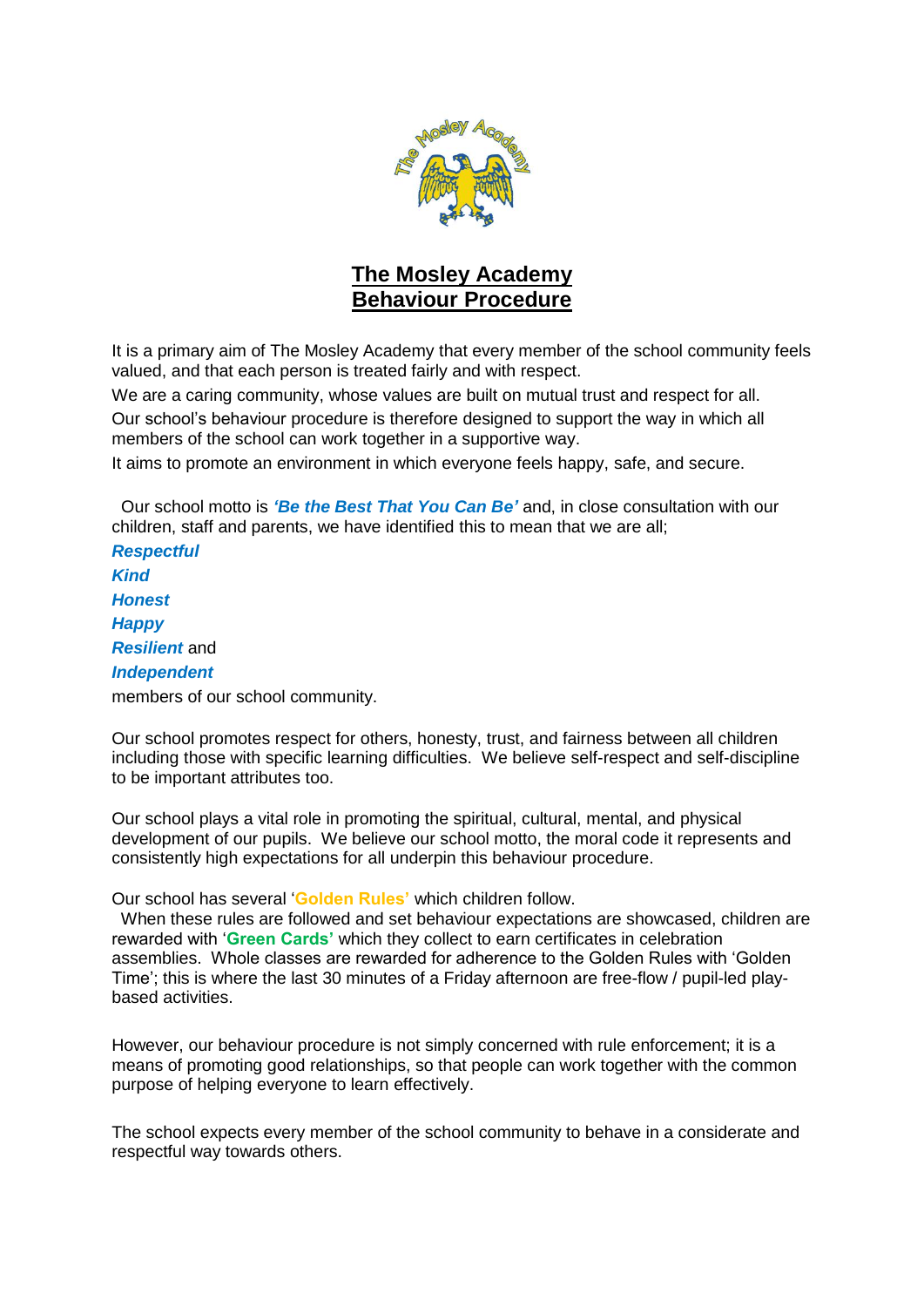We treat all children fairly and apply this behaviour procedure in a consistent way. All staff and adults working in school provide a positive model of behaviour and ensure high expectations of behaviour are made explicit to the children.

This procedure aims to help children grow in a safe and secure environment, and to become positive, respectful, and increasingly independent members of the school and wider community.

At The Mosley Academy, we recognise and promote good behaviour, as we believe that this will further develop our ethos of kindness and cooperation.

 This approach is designed to encourage good behaviour, rather than merely deter antisocial behaviour.

#### **Key roles and responsibilities**

The governing body has overall responsibility for the implementation of this procedure and the procedures of The Mosley Academy.

The governing body has overall responsibility for ensuring that this procedure, as written, does not discriminate on any grounds, including, but not limited to, ethnicity/national origin, culture, religion, gender, disability, or sexual orientation.

The governing body has responsibility for handling complaints regarding this policy, as is outlined in the JTMAT's Compliments, Comments and Complaints Policy. This can be accessed here: [JTMAT-Compliments-Comments-Complaints-Policy.pdf.pdf](https://jtmat.co.uk/wp-content/uploads/2022/05/JTMAT-Compliments-Comments-Complaints-Policy.pdf.pdf)

The headteacher, Mrs Sarah Rowe, will be responsible for the day-to-day implementation and management of this procedure and the wider practises of the school.

Staff, including teachers, support staff and volunteers, will be responsible for following the procedure and for ensuring pupils do so too.

They will also be responsible for ensuring the procedure is implemented fairly and consistently.

Staff, including teachers, support staff and volunteers, will create a supportive and highquality learning environment, teaching positive behaviour for learning strategies and implementing this procedure both in class, around school, at pastoral times and when offsite (for educational trips etc.)

Parents/carers are expected to take responsibility for the behaviour of their children inside and outside of school and will be expected to take responsibility for promoting positive behaviour for learning and modelling acceptable behaviour in the home.

Parents and Carers agree to a 'HOME – SCHOOL – CHILD WORKING IN PARTNERSHIP' contract when enrolling their child at the school which they are expected to adhere to for the duration of time they and their child are a member of our school community.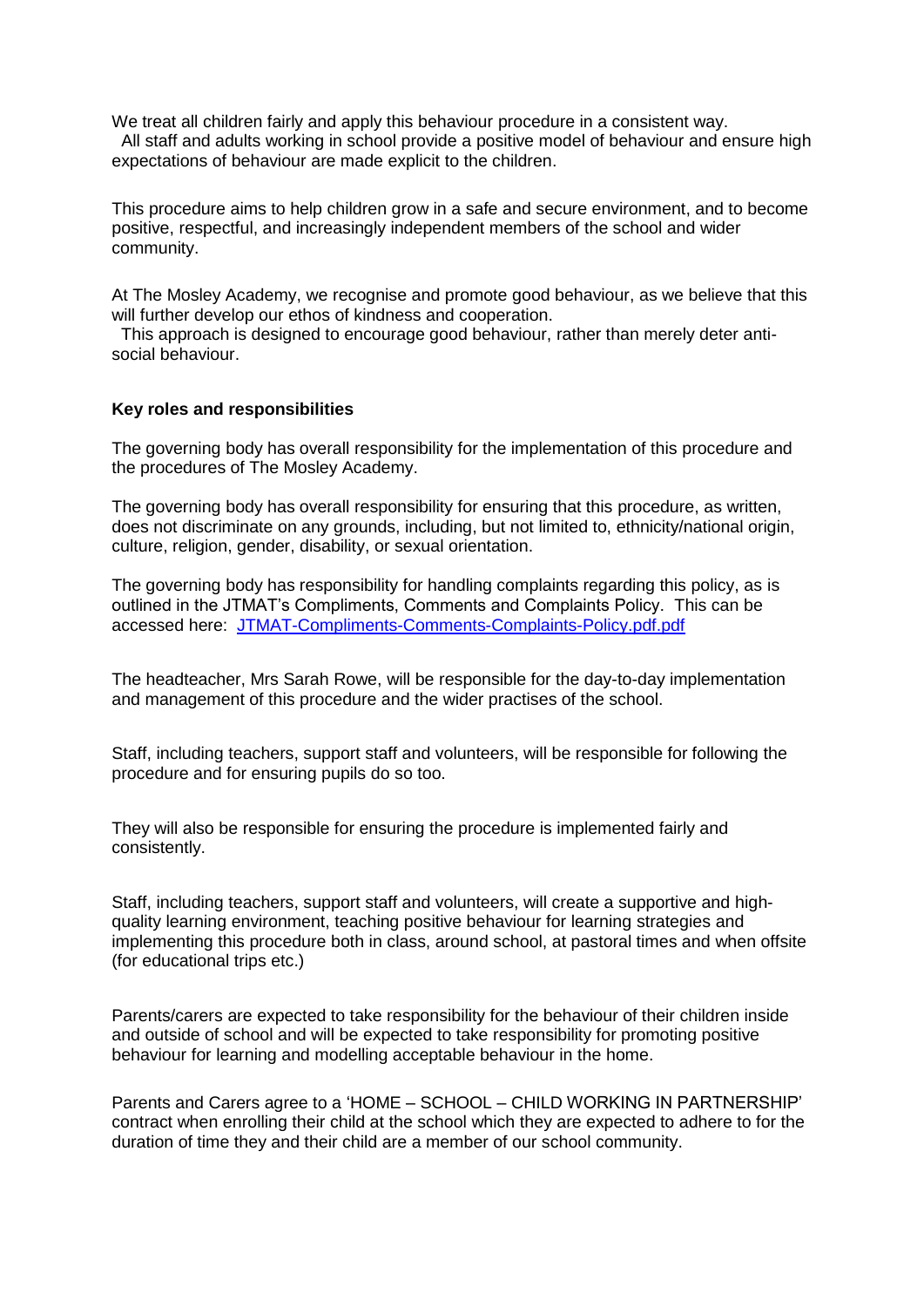Our school collaborates actively with parents and carers, so that children receive consistent messages about how to behave at home and at school.

We expect parents and carers to support their child's learning, and to cooperate fully with the school.

Pupils are responsible for their own behaviour both inside school and out in the wider community.

# **Definitions:**

For the purpose of this document, our school defines "serious unacceptable behaviour" as: any behaviour which may cause harm to oneself or others, damage the reputation of the school within the wider community, and/or any illegal behaviour, including, but not limited to:

- Discrimination not giving equal respect to an individual based on disability, gender, race, religion, age, sexuality and/or marital status
- Harassment behaviour towards others which is unwanted, offensive and affects the dignity of the individual or group of individuals
- Vexatious behaviour deliberately acting in a manner to cause annoyance or irritation
- Bullying a type of harassment which involves criticism, personal abuse or persistent actions which humiliate, intimidate, frighten, or demean the individual
- Cyberbullying the use of electronic communication to bully a person, typically by sending messages of an intimidating or threatening nature
- Possession of banned items
- Truancy
- Refusing to comply with disciplinary sanctions
- Theft
- Swearing, racist remarks or using threatening language
- Fighting or physical aggression
- Spitting and biting

For the purpose of this document, our school defines "low level unacceptable behaviour" as: behaviour which may disrupt the education of the child themselves and/or other pupils, including, but not limited to:

- Lateness
- Shouting in class
- Continued talking when others are speaking
- Running around the classroom or school
- Inappropriate body language with others, such as not keeping hands to oneself
- Throwing items either in the classroom or on the playground (outside of structured ball games)
- Failure to complete classwork and not concentrating on tasks
- Rudeness and not using manners
- Telling lies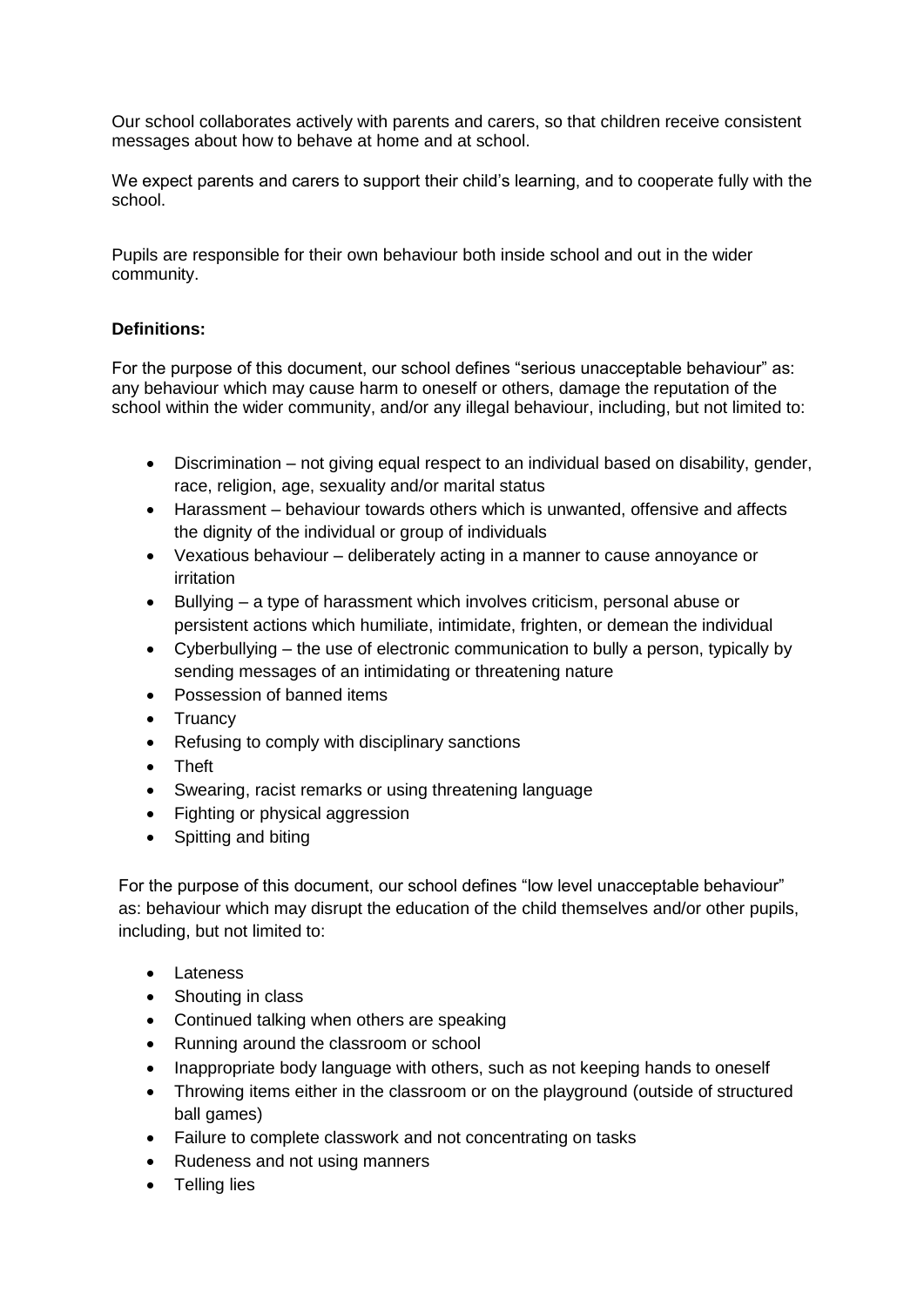- Refusing to complete homework, incomplete homework, or arriving at school without homework
- Not following classroom rules

"Low level unacceptable behaviour" may be escalated to "serious unacceptable behaviour" depending on the behaviour breach.

# **Our Expectations:**

We expect our children to;

- Listen to and follow instructions as and when they are given
- Follow school routines
- Show respect to themselves, other children, and adults
- Be polite and honest
- Promote a positive image of the school in the community
- Not damage property or the school building
- Walk within the school in a quiet and orderly manner
- Show kindness to each other, including using kind words
- Work hard and take pride in their learning
- Take responsibility for their learning outside of the classroom
- Look after property
- Play with others safely and gently

We expect our parents to;

- Never physically punish your child
- Respect the ethos of our school
- Always treat staff members with kindness and respect
- Set a good example by behaving well and not using disrespectful or bad language
- Make sure the school's viewpoint of any issues or incidents is ascertained so that perspective can be gained before taking grievances further
- Take responsibility for your child's behaviour
- Ask the school for help if you don't understand something or want to know more detail
- Not question decisions made by the school or criticise staff/the school in front of children, other parents, or on social media
- Never threaten to, or hit/push a member of the school staff, other parents, or carers
- Take care of school property
- Make sure all communications are polite and appropriate
- Never to go up to another child to ask them, or tell them off, about something that may have happened with your child. (This may be seen as an assault.)
- Not smoke or drink alcohol (including at school events) or take drugs of any kind whilst on school premises

# **Our Golden Rules**

The Golden Rules are followed by everybody in school. These rules are put up in each classroom and around school and adherence to them is celebrated in award assemblies each week.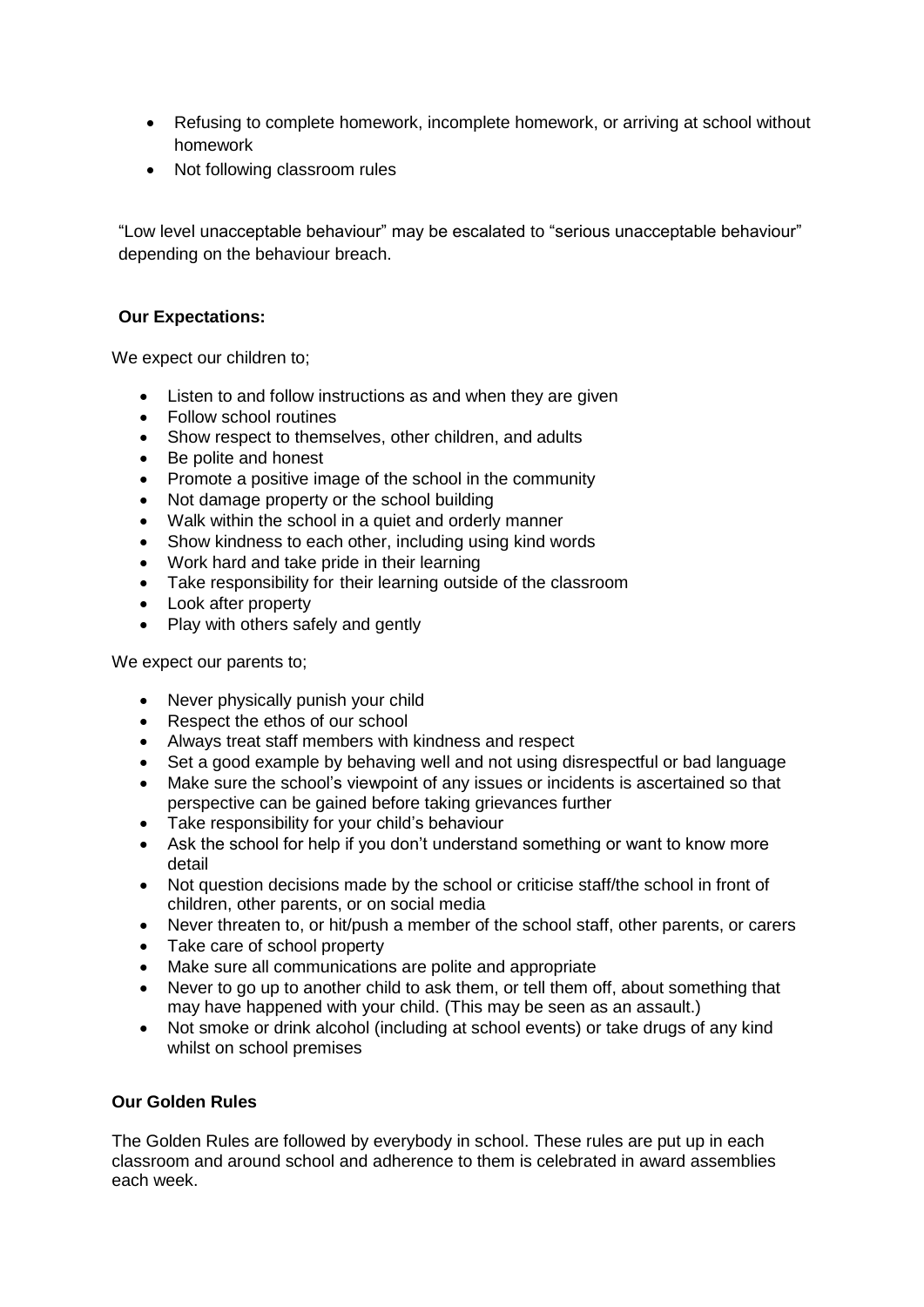Expectations for playground behaviour also follow the Golden Rules and are very clear to all staff and children. The children are regularly reminded of the expectations.

The Golden Rules are as follows:

- 1. We are honest
- 2. We are kind
- 3. We are gentle
- 4. We listen
- 5. We work hard
- 6. We look after property

### **Promoting Positive Behaviour**

There are many ways of trying to promote good behaviour. We work hard to develop good staff-pupil relationships which goes a long way to supporting good behaviour, along with an engaging curriculum which is appropriate for everyone. It is important there is a consistency among staff in implementing procedures and when dealing with individual students.

### **Rewards**

As a school we are committed to promoting, celebrating, and rewarding achievement. We recognise that our students possess a range of talents and abilities and are therefore committed to recognising and rewarding effort and achievement at all levels.

We praise and reward children for good behaviour in a variety of ways:

- Teachers encourage and praise children for their achievements and behaviour
- Staff members reward children with stickers and celebratory stamps
- Green Cards are given to reward showcasing of the Golden Rules
- Teachers award team points in recognition of children setting a good example by following the school or individual classroom rules
- Pupils may be sent to another member of staff to re-enforce the praise and they may receive a reward
- Each week children are nominated from each class to receive certificates in the Weekly Celebration Assembly, to promote good behaviour, showcase work towards our core values, recognise manners and celebrate achievement.
- Positive behaviour at lunchtimes is rewarded by the giving of Spotter Tickets which children collect to put into a weekly raffle which, if selected, earns them the privilege to keep the school mascots for a week. This is presented in an awards assembly once a week.
- The Headteacher and Deputy Headteacher actively encourage staff members to send children to them for good behaviour, improved attitudes to learning, and outstanding achievement where they are rewarded with stickers and headteacher certificates.

#### **Age-Appropriate Sanctions**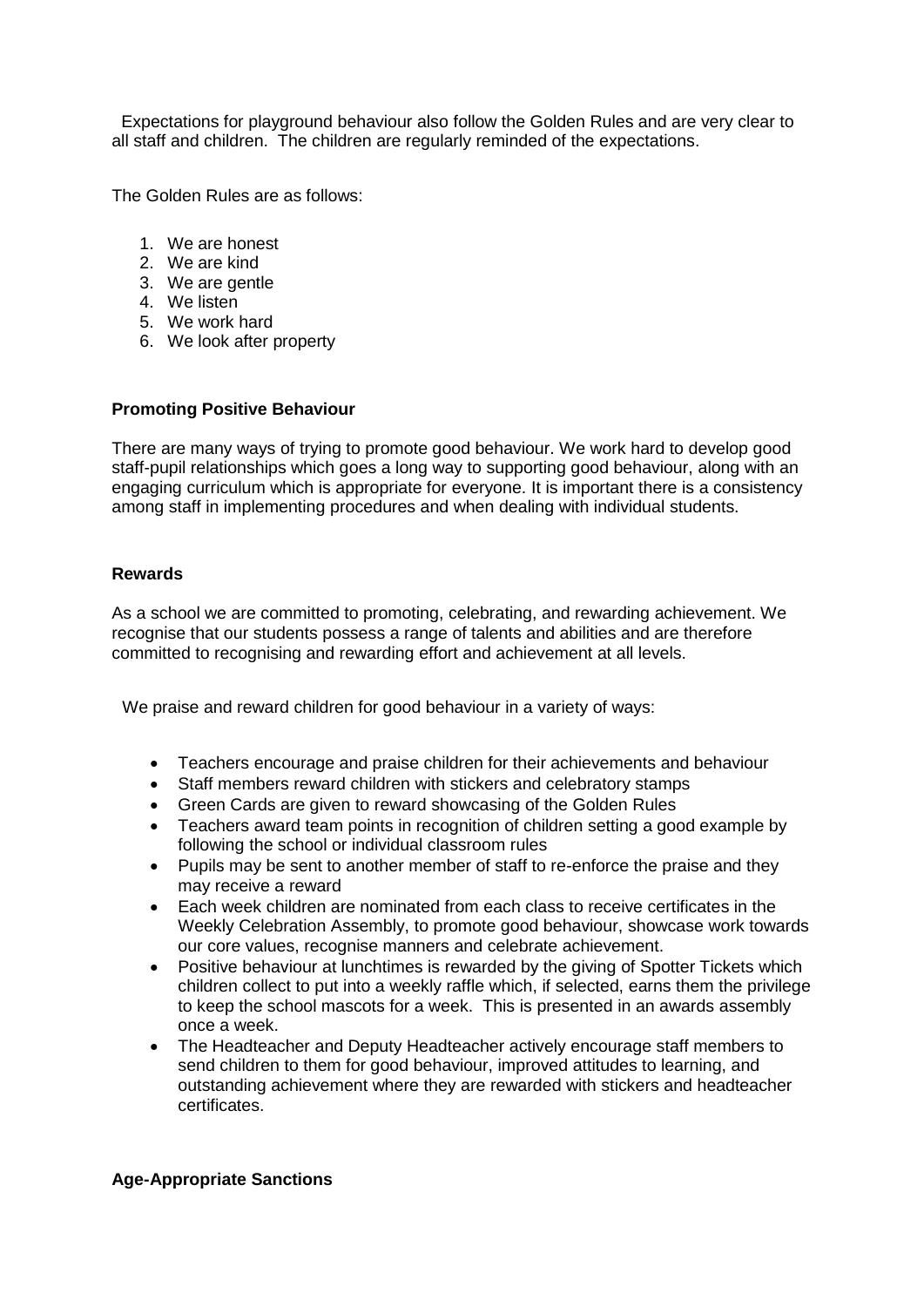The Mosley Academy expects the Golden Rules and behavioural expectations to be followed to ensure a safe, positive learning environment and a happy school.

We expect children to showcase their Being the Best That They Can Be by behaving in an honest, kind, and respectful manner.

We review each incident of poor behaviour on an individual basis.

Teachers ensure all staff, including teaching assistants and lunch time supervisors know that a child is under sanction or (where appropriate) has behaviour targets.

If low level unacceptable behaviour occurs, then:

- 1. A verbal warning is given to the child and the class teacher should explain to the child what he/she is doing that is not acceptable.
- 2. If the behaviour continues, then the child is provided with a '**Yellow Card'** this is a visual aid to communicate a warning.
- 3. If the observed misbehaviour stops, the Yellow Card is removed, and the child is praised for taking responsibility in bringing their behaviour back up to expected standards
- 4. However, if the poor behaviour continues then the child is provided with a '**Red Card'**. Each 'Red Card' equates to 5 minutes loss from their weekly Golden Time.
- 5. If a child repeatedly acts in a way that disrupts or upsets others, the teacher will seek support from a senior colleague, Deputy Headteacher or Headteacher
- 6. Staff members may decide that the child is required to miss part of / all their break time
- 7. Where required, we will contact the child's parents/carers to discuss the situation and the plan for moving forward
- 8. If the child has displayed similar behaviours previously or the behaviour continues, then they will be sent to the Headteacher who will apply further sanction

Any instance of serious unacceptable behaviour will result in the following:

- 1. A child being sent to the Deputy Headteacher / Headteacher
- 2. Parents / carers will be contacted and invited into school to partake in the development of a home/school behaviour support plan
- 3. Behaviour will be logged on our school safeguarding system and closely monitored by the Deputy Headteacher / Headteacher

The safety of the children is paramount in all situations.

If a child's behaviour endangers the safety of others, the class teacher will stop the activity and prevent the child from taking part for the rest of that session or remove the rest of the class from the situation.

The teacher will at this point seek support from the Deputy Headteacher or Headteacher.

## **Playtime / Lunchtime Sanctions**

- 1. A verbal warning is given to the child and the lunch time supervisor should explain to the child what he/she is doing that is not acceptable
- 2. If the behaviour continues, then the child is provided with a 'Yellow Card' this is a visual aid to communicate a warning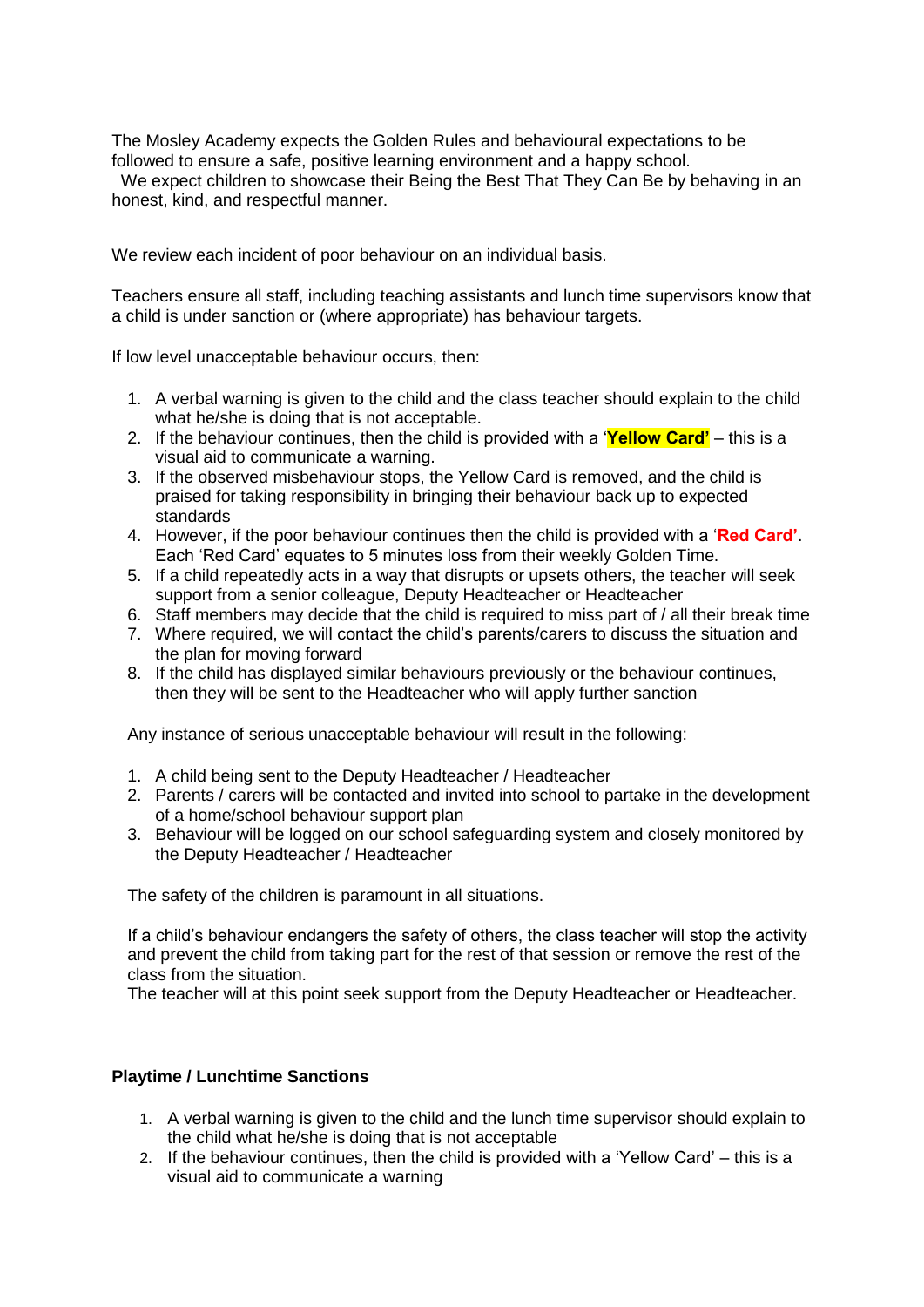- 3. If the observed misbehaviour stops, the Yellow Card is removed, and the child is praised for taking responsibility in bringing their behaviour back up to expected standards
- 4. However, if the poor behaviour continues then the child is provided with a 'Red Card'. Each 'Red Card' equates to 5 minutes loss from their weekly Golden Time
- 5. Lunch time supervisors may also ask for children to stand by them or have 'timeout' of play situations for a set amount of time
- 6. Any incidents of serious unacceptable behaviour, as defined earlier in this procedure, will be dealt with by the Headteacher or the Deputy Headteacher
- 7. Staff will be made aware if any individual child is having difficulties with their behaviour or are following an individual behaviour plan
- 8. Lunchtime supervisors pass on any concerns to the class teacher or the Headteacher at the end of each lunchtime.

# **Exclusion:**

We hope that through our document of positive discipline, an agreed Home, School, Child Working in Partnership Agreement, and close consultation with parents over any learning and behaviour problems that no child at The Mosley Academy would reach the level of needing to be excluded.

We see exclusion as a final sanction, which will only be used, after careful consideration, when all other possible sanctions have been tried and have been unsuccessful.

Permanent exclusion will only be used as a last resort, in response to serious or persistent breaches of the JTMAT's Behaviour Policy.

The handling of exclusions of pupils from school is governed by Education Acts and guidelines.

## **Grounds for Exclusion**

The principles which underline a decision to exclude a pupil from The Mosley Academy are as follows:

- A need to avoid risk and danger to pupils and/or staff
- The bringing into school of anything deemed to be an offensive weapon will result in the police being informed and three days exclusion
- Incidents which breach the law
- Persistent and severe bullying
- A single serious, major incident. In the case of a serious assault on another person occasioning injury. (The Headteacher will first establish whether there are elements of self-defence or retaliation against an assault before determining the appropriate disciplinary action.)
- Constant disruption to learning
- Verbal and physical abuse towards children or adults

Permanent exclusion will only be used when allowing a pupil to remain in school would seriously harm the education or welfare of the pupil or others in school.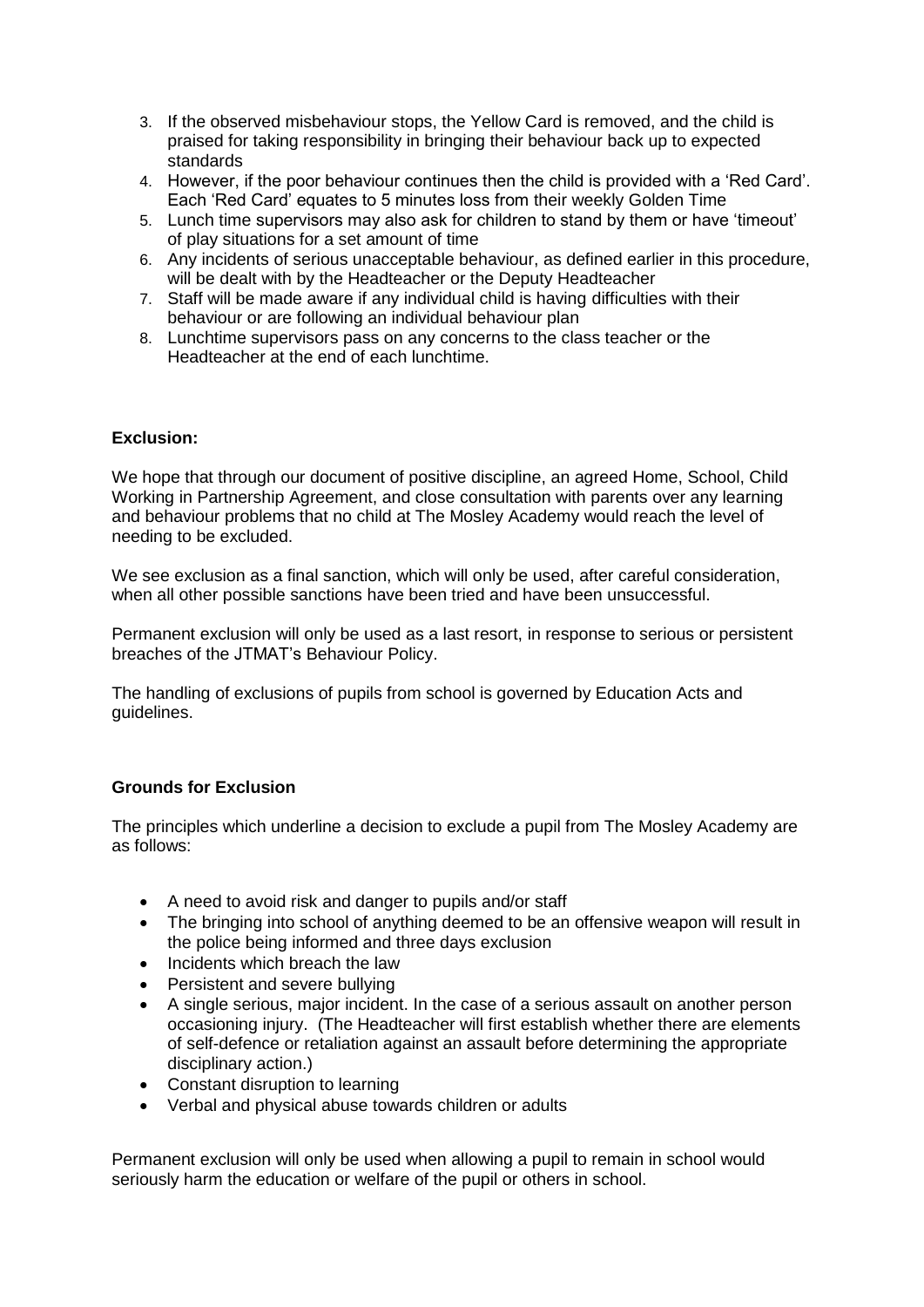The decision to exclude rests entirely with the Headteacher. It can only be delegated to or assumed by the Deputy Headteacher in the Headteacher's absence.

The Governors role is to uphold or dismiss a Headteacher's recommendation.

The decision to exclude a pupil must be lawful, reasonable, and fair.

 Schools have a statutory duty not to discriminate against pupils based on protected characteristics, such as disability or race.

School will give particular consideration to the fair treatment of pupils from groups who are vulnerable to exclusion.

Our school staff are aware that disruptive behaviour can be an indication of unmet needs.

Whilst a single, major incident may justify exclusion, continued failure to respond to other sanctions may also result in exclusion.

In such cases, incidents causing concern and actions taken must be fully and accurately recorded by the Headteacher and staff concerned.

If school has a concern about pupil behaviour, we will try and identify if there are any casual factors and intervene early to reduce the need for a subsequent exclusion. This may lead to a multi-agency assessment that goes beyond pupil's educational needs.

Every effort will be made to discuss behaviour problems with parents and to seek cooperation in resolving problems before exclusion is considered for any child.

#### **Fixed-Term and Permanent Exclusions:**

Only the Headteacher (or the Acting Headteacher) has the power to exclude a pupil from school.

The Headteacher may exclude a pupil for one or more fixed periods for up to 45 days in any one school year.

The Headteacher may also exclude a pupil permanently.

It is possible for the Headteacher to convert fixed term exclusion into a permanent exclusion if the circumstances warrant this.

If the Headteacher excludes a pupil they must inform the parents immediately, giving reasons for the exclusion.

At the same time, the Headteacher will make it clear to the parents that they can, if they wish, appeal against the decision to the Local Governing Body.

The school must inform the parents how to make an appeal.

The Headteacher must inform the JTMAT on all exclusions using the appropriate form.

The Headteacher must inform the JTMAT and the Local Governing Body of any permanent exclusions and about any fixed term exclusions beyond five days in any one term.